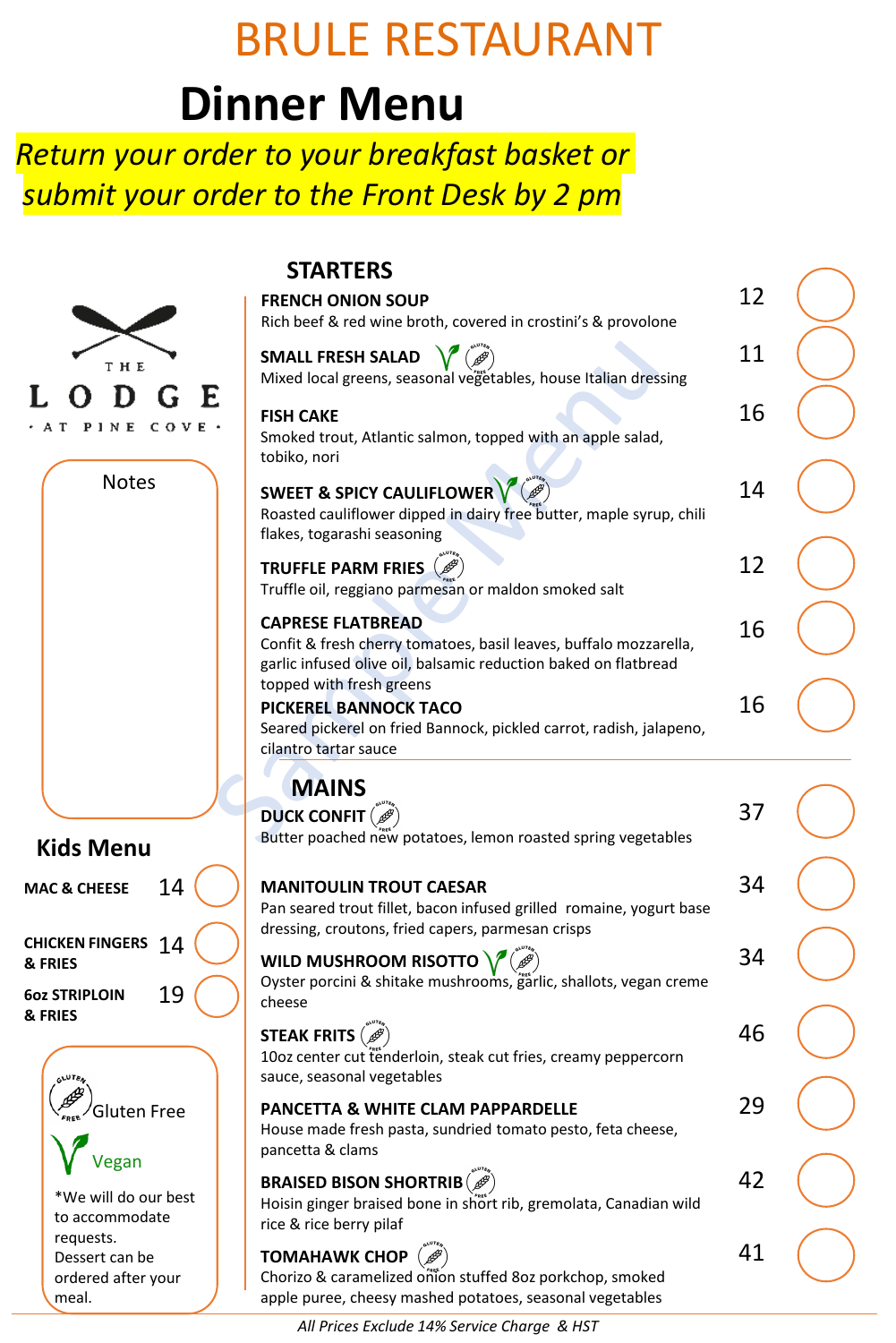# BRULE RESTAURANT

### **BBQ Menu**

### *Please submit your order to the Front Desk by 2pm. All mains come with a choice of one side.*

|                                                                                                                                 | <b>MAINS</b><br>10oz AA STRIPLOIN<br>Salt, pepper & garlic rub      |                                            | 28                                                       |  |
|---------------------------------------------------------------------------------------------------------------------------------|---------------------------------------------------------------------|--------------------------------------------|----------------------------------------------------------|--|
| THE                                                                                                                             | <b>FULL RACK OF RIBS</b>                                            | Fully cooked, house made BBQ sauce on side | 26                                                       |  |
| n<br>$C$ O V E $\cdot$<br>1 N E                                                                                                 | <b>1/2 HERBED CHICKEN</b> $\left(\mathcal{B}^{\hat{\theta}}\right)$ |                                            | 20                                                       |  |
|                                                                                                                                 | ITALIAN MILD SAUSAGES(2)                                            |                                            | 15                                                       |  |
|                                                                                                                                 | <b>HOT ITALIAN VEGAN SAUSAGES (2)</b>                               |                                            | 15                                                       |  |
|                                                                                                                                 | <b>CHICKEN KEBABS (2)</b>                                           |                                            | 16                                                       |  |
| Gluten Free<br>Vegan                                                                                                            | BEEF & BACON KABOBS(2) $(\mathscr{B})$                              |                                            | 18                                                       |  |
| *We will do our best<br>to accommodate<br>requests.                                                                             | SHRIMP KEBABS (2) $(\mathscr{B})$                                   |                                            | 16                                                       |  |
| <b>SALADS</b><br><b>WILD RICE &amp; QUINOA</b><br>With roasted red pepper, apples, red<br>onion, apple cider orange vinaigrette | 9                                                                   | <b>SIDES</b><br>Asiago & parmesan          | 5<br><b>CHEESY MASHED POTATOES</b>                       |  |
| <b>FRESH GREEN SALAD</b><br>Mixed local greens, seasonal vegetables,                                                            | 9                                                                   | <b>BAKED POTATO</b><br>Sour crème & chive  | 5                                                        |  |
| house Italian dressing<br>SPICY CREAMY SLAW<br>Cabbage, carrots, red onions, siracha,<br>vegonaise dressing                     | 8                                                                   |                                            | SEASONAL VEGETABLE MEDLEY 5<br>Seasoned & ready to grill |  |
| PICKLE RANCH POTATO SALAD<br>Potato, egg, red onion, celery, dill pickle                                                        | 9                                                                   |                                            |                                                          |  |
| <b>CLASSIC CAESAR</b><br>Romaine, bacon, parmesan, croutons,<br>yogurt base dressing                                            | 9                                                                   | <b>DESSERTS</b>                            |                                                          |  |
| <b>DRINKS</b>                                                                                                                   |                                                                     | <b>COWBOY COOKIE</b>                       | 5<br>3 chocolate chip oatmeal cookies                    |  |
| <b>POP</b><br>Coke, Pepsi, diet Pepsi, ginger ale,                                                                              | $\overline{2}$                                                      |                                            | 5<br>DA BOMB BROWNIE                                     |  |
| orange crush<br><b>MINT LEMONADE</b><br>House made mint lemonade                                                                | 3                                                                   | <b>CAKE OF THE DAY</b>                     | 8                                                        |  |
| <b>SWEET TEA</b><br>House made sweetened tea                                                                                    | 3                                                                   | PIE OF THE DAY                             | 8                                                        |  |